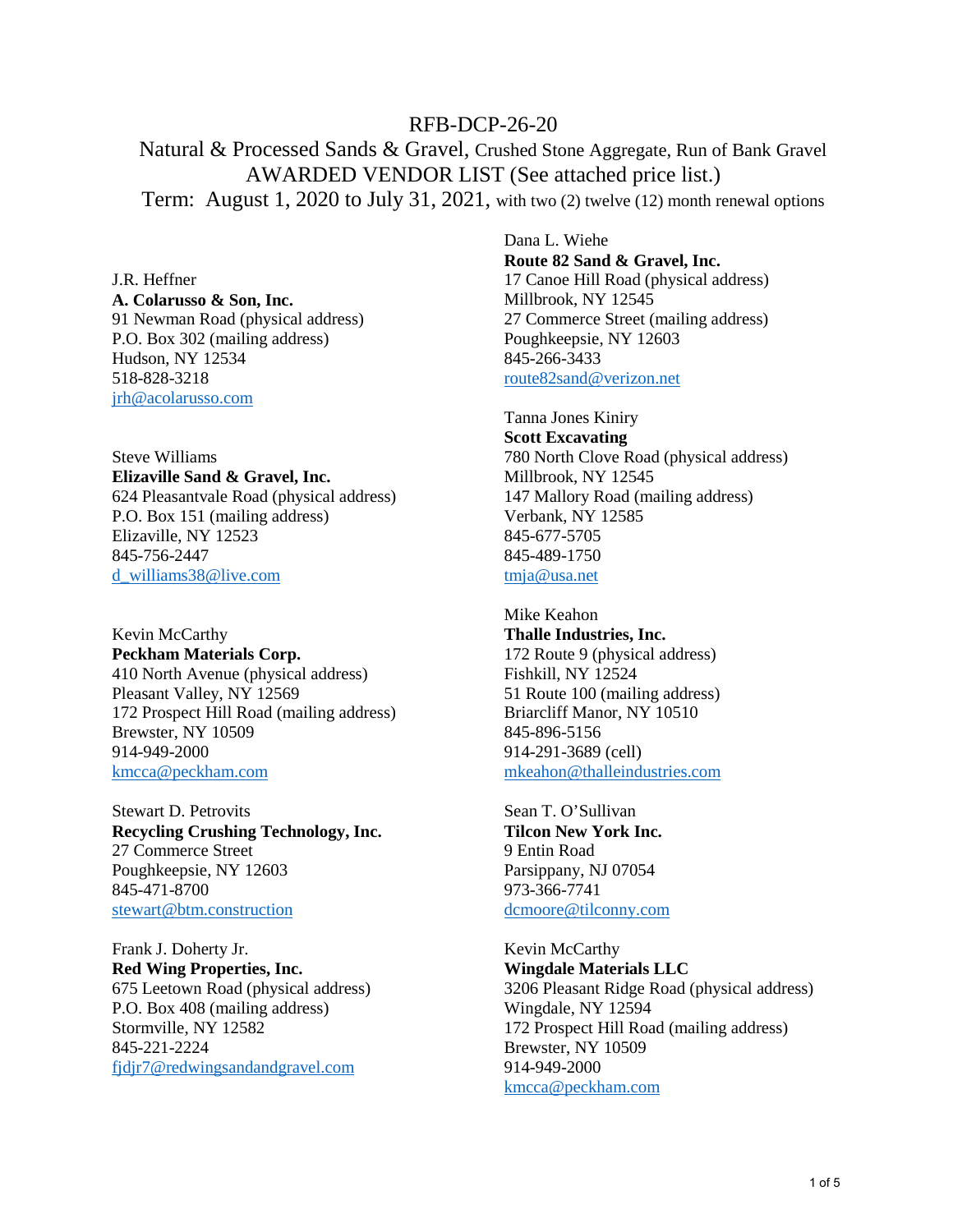|                                           |                             |               |                         |                                                                                                                                                                                                                                                                                                                                   |                |                       |                                   | <b>County of Dutchess</b><br>Contract #: RFB-DCP-26-20 |                         |                                               |               |                       |                    |                                     |                      |                                     |               |                       |  |
|-------------------------------------------|-----------------------------|---------------|-------------------------|-----------------------------------------------------------------------------------------------------------------------------------------------------------------------------------------------------------------------------------------------------------------------------------------------------------------------------------|----------------|-----------------------|-----------------------------------|--------------------------------------------------------|-------------------------|-----------------------------------------------|---------------|-----------------------|--------------------|-------------------------------------|----------------------|-------------------------------------|---------------|-----------------------|--|
|                                           |                             |               |                         | Title: Natural & Processed Sands & Gravels Crushed Stone Aggregate, Run of Bank Gravel<br>the contract or unit portion let and awarded by the County, may be extended by mutual agreement of the parties for<br>two (2) additional twelve (12) month terms, with the same terms, conditions and pricing as the original Contract. |                |                       |                                   | Term: August 1, 2020 to July 31, 2021,                 |                         |                                               |               |                       |                    |                                     |                      |                                     |               |                       |  |
| <b>Vendors:</b>                           | A. Colarusso & Son,<br>Inc. |               |                         | Elizaville Sand &<br>Gravel, Inc.                                                                                                                                                                                                                                                                                                 |                |                       | <b>Peckham Materials</b><br>Corp. |                                                        |                         | <b>Recycling Crushing</b><br>Technology, Inc. |               |                       |                    | <b>Red Wing Properties,</b><br>Inc. |                      | <b>Red Wing Properties,</b><br>Inc. |               |                       |  |
| <b>Location:</b>                          | Hudson, NY                  |               |                         |                                                                                                                                                                                                                                                                                                                                   | Elizaville, NY |                       |                                   | Pleasant Valley, NY                                    |                         | Zone-L-27, Commerce<br><b>Street</b>          |               |                       |                    | 801 Spring Lake Rd,<br>Milan, NY    |                      | 2332 Rte 82,<br>Lagrangeville, NY   |               |                       |  |
| Items                                     | Unit of<br>Measure          | Unit<br>Price | Weight<br>of Cu<br>Yd   | Unit of<br>Measure                                                                                                                                                                                                                                                                                                                | Unit<br>Price  | Weight<br>of Cu<br>Yd | Unit of<br>Measure                | Unit<br>Price                                          | Weight<br>of Cu<br>Yd   | Unit of<br>Measure                            | Unit<br>Price | Weight<br>of Cu<br>Yd | Unit of<br>Measure | Unit<br>Price                       | Weight of<br>$Cu$ Yd | Unit of<br>Measure                  | Unit<br>Price | Weight<br>of Cu<br>Yd |  |
| Item D-400: Subbase                       | ton                         | \$9.75        | 3000 lbs                | cu yd                                                                                                                                                                                                                                                                                                                             |                | \$16.00 3200 lbs      | ton                               | \$15.50                                                |                         | 3000 lbs No Bid                               |               |                       | ton                | \$13.00                             | 2700 lbs             | ton                                 | \$23.00       | 2700 lbs              |  |
| Item D-400R:<br>Recycled Subbase Material | No Bid                      |               | <b>NB</b>               | No Bid                                                                                                                                                                                                                                                                                                                            |                |                       | ton                               |                                                        | $$12.50$ 3000 lbs       | ton                                           | \$12.00       |                       | No Bid             |                                     |                      | No Bid                              |               |                       |  |
| Item D-401: Mortar (Mason) Sand           | ton                         | \$12.00       | 3000 lbs                | No Bid                                                                                                                                                                                                                                                                                                                            |                |                       | No Bid                            |                                                        |                         | No Bid                                        |               |                       | ton                | \$30.00                             | 2400 lbs             | ton                                 | \$40.00       | 2400 lbs              |  |
| Item D-402: Screened Gravel 1/4"          | ton                         | \$10.25       | 3000 lbs                | No Bid                                                                                                                                                                                                                                                                                                                            |                |                       | No Bid                            |                                                        |                         | No Bid                                        |               |                       | No Bid             |                                     |                      | No Bid                              |               |                       |  |
| Item D-403: Screened Gravel 1/2"          | ton                         | \$10.25       | 3000 lbs                | No Bid                                                                                                                                                                                                                                                                                                                            |                |                       | No Bid                            |                                                        |                         | No Bid                                        |               |                       | ton                | \$13.00                             | 2400 lbs             |                                     |               |                       |  |
| Item D-404: Screened Gravel 1"            | ton                         | \$10.25       | 3000 lbs                | No Bid                                                                                                                                                                                                                                                                                                                            |                |                       | No Bid                            |                                                        |                         | No Bid                                        |               |                       | ton                | \$13.00                             | 2400 lbs             |                                     |               |                       |  |
| Item D-405: Screened Gravel 1 1/2"        | ton                         | \$10.25       | 3000 lbs No Bid         |                                                                                                                                                                                                                                                                                                                                   |                |                       | No Bid                            |                                                        |                         | No Bid                                        |               |                       | ton                | \$13.00                             | 2400 lbs             |                                     |               |                       |  |
| Item D-406: Screenings                    | ton                         | \$9.00        |                         | 3000 lbs No Bid                                                                                                                                                                                                                                                                                                                   |                |                       | No Bid                            |                                                        |                         | No Bid                                        |               |                       | No Bid             |                                     |                      | No Bid                              |               |                       |  |
| Item D-407: Cobble Stones                 | ton                         | \$10.25       | 3000 lbs                | No Bid                                                                                                                                                                                                                                                                                                                            |                |                       | No Bid                            |                                                        |                         | No Bid                                        |               |                       | No Bid             |                                     |                      | No Bid                              |               |                       |  |
| Item D-408: Screened Topsoil              | NB                          |               | <b>NB</b>               | No Bid                                                                                                                                                                                                                                                                                                                            |                |                       | No Bid                            |                                                        |                         | No Bid                                        |               |                       | ton                | \$25.00                             | 2400 lbs             | ton                                 | \$30.00       | 2400 lbs              |  |
| Item D-410X: Crushed Stone 1/4" Nom.      | ton                         | \$12.50       | 3000 lbs                | No Bid                                                                                                                                                                                                                                                                                                                            |                |                       | ton                               | \$16.90                                                |                         | 2450 lbs No Bid                               |               |                       | No Bid             |                                     |                      | No Bid                              |               |                       |  |
| Item D-411X: Crushed Stone 3/8" Nom.      | ton                         | \$12.50       | 3000 lbs                | No Bid                                                                                                                                                                                                                                                                                                                            |                |                       | ton                               | \$16.90                                                |                         | 2500 lbs No Bid                               |               |                       | No Bid             |                                     |                      | No Bid                              |               |                       |  |
| Item D-412: Crushed Stone 1/2" Nom.       | ton                         |               | \$12.50 3000 lbs No Bid |                                                                                                                                                                                                                                                                                                                                   |                |                       | ton                               |                                                        | \$16.90 2500 lbs No Bid |                                               |               |                       | No Bid             |                                     |                      | No Bid                              |               |                       |  |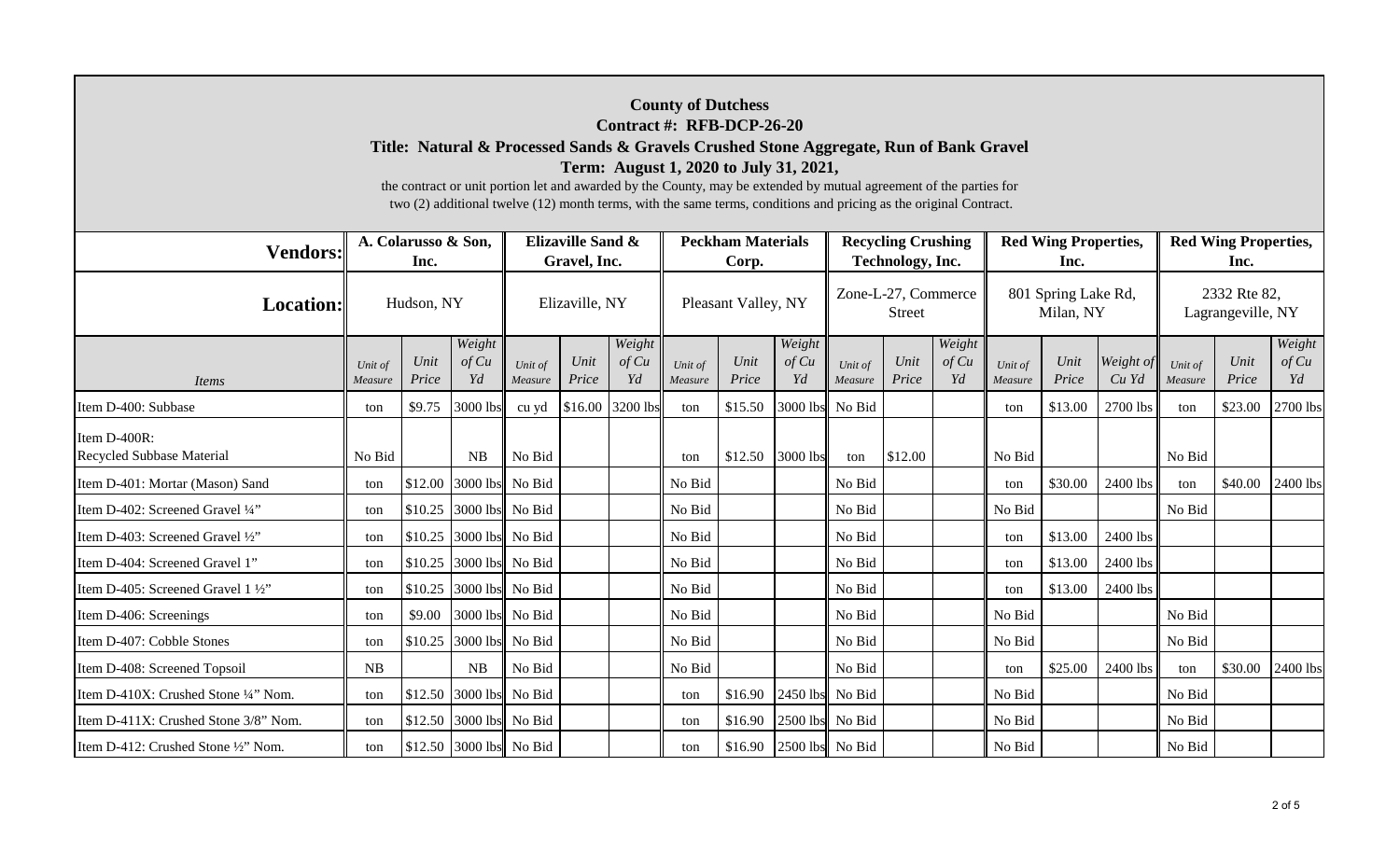| <b>Vendors:</b>                                                                                        | A. Colarusso & Son,<br>Inc. |         |                         | <b>Elizaville Sand &amp;</b><br>Gravel, Inc. |         |                     | <b>Peckham Materials</b><br>Corp. |         |                                      | <b>Recycling Crushing</b><br>Technology, Inc. |       |                                  | <b>Red Wing Properties,</b><br>Inc. |         |                                   | <b>Red Wing Properties,</b><br>Inc. |                   |                 |
|--------------------------------------------------------------------------------------------------------|-----------------------------|---------|-------------------------|----------------------------------------------|---------|---------------------|-----------------------------------|---------|--------------------------------------|-----------------------------------------------|-------|----------------------------------|-------------------------------------|---------|-----------------------------------|-------------------------------------|-------------------|-----------------|
| <b>Location:</b>                                                                                       | Hudson, NY                  |         | Elizaville, NY          |                                              |         | Pleasant Valley, NY |                                   |         | Zone-L-27, Commerce<br><b>Street</b> |                                               |       | 801 Spring Lake Rd,<br>Milan, NY |                                     |         | 2332 Rte 82,<br>Lagrangeville, NY |                                     |                   |                 |
|                                                                                                        |                             | Unit    | Weight<br>of Cu         | Unit of                                      | Unit    | Weight<br>of Cu     | Unit of                           | Unit    | Weight<br>of Cu                      | Unit of                                       | Unit  | Weight<br>of Cu                  | Unit of                             | Unit    | Weight of                         | Unit of                             | Unit              | Weight<br>of Cu |
| Items                                                                                                  | Unit of<br>Measure          | Price   | Yd                      | Measure                                      | Price   | Yd                  | Measure                           | Price   | Yd                                   | Measure                                       | Price | Yd                               | Measure                             | Price   | Cu Yd                             | Measure                             | Price             | Yd              |
| Item D-413: Crushed Stone 3/4 " Nom.                                                                   | ton                         |         | \$11.50 3000 lbs No Bid |                                              |         |                     | ton                               | \$16.90 | 2600 lbs No Bid                      |                                               |       |                                  | No Bid                              |         |                                   | No Bid                              |                   |                 |
| Item D-414: Crushed Stone 1" Nom.                                                                      | ton                         |         | \$11.50 3000 lbs No Bid |                                              |         |                     | No Bid                            |         |                                      | No Bid                                        |       |                                  | No Bid                              |         |                                   | No Bid                              |                   |                 |
| Item D-415: Crushed Stone 1 1/2 " Nom.                                                                 | ton                         |         | \$11.50 3000 lbs No Bid |                                              |         |                     | ton                               | \$19.00 | 2750 lbs No Bid                      |                                               |       |                                  | No Bid                              |         |                                   | No Bid                              |                   |                 |
| Item D-416: Crushed Stone 2" Nom.                                                                      | No Bid                      |         | NB                      | No Bid                                       |         |                     | ton                               | \$19.00 | 2750 lbs No Bid                      |                                               |       |                                  | No Bid                              |         |                                   | No Bid                              |                   |                 |
| Item D-418: Grout Sand                                                                                 | No Bid                      |         | NB                      | No Bid                                       |         |                     | No Bid                            |         |                                      | No Bid                                        |       |                                  | No Bid                              |         |                                   | No Bid                              |                   |                 |
| Item D-419: Concrete Sand                                                                              | ton                         |         | \$12.00 3000 lbs No Bid |                                              |         |                     | No Bid                            |         |                                      | No Bid                                        |       |                                  | ton                                 | \$16.00 | 2400 lbs                          | ton                                 | \$25.00           | 2400 lbs        |
| Item D-420: Stone Filling, Fine                                                                        | ton                         |         | \$11.50 3000 lbs No Bid |                                              |         |                     | ton                               | \$20.00 | 2800 lbs No Bid                      |                                               |       |                                  | No Bid                              |         |                                   | No Bid                              |                   |                 |
| Item D-421: Stone Filling, Light                                                                       | ton                         | \$11.75 | 3000 lbs No Bid         |                                              |         |                     | ton                               | \$20.00 | 2800 lbs No Bid                      |                                               |       |                                  | No Bid                              |         |                                   | No Bid                              |                   |                 |
| Item D-422: Stone Filling, Medium                                                                      | ton                         |         | \$15.00 3000 lbs No Bid |                                              |         |                     | ton                               | \$21.25 | 3000 lbs No Bid                      |                                               |       |                                  | No Bid                              |         |                                   | No Bid                              |                   |                 |
| Item D-423: Stone Filling, Heavy                                                                       | ton                         |         | \$15.00 3000 lbs No Bid |                                              |         |                     | ton                               | \$22.00 | 3200 lbs No Bid                      |                                               |       |                                  | No Bid                              |         |                                   | No Bid                              |                   |                 |
| Item D-424: Bedding Material                                                                           | ton                         | \$13.00 | 3000 lbs No Bid         |                                              |         |                     | ton                               | \$19.00 | 2700 lbs No Bid                      |                                               |       |                                  | No Bid                              |         |                                   | No Bid                              |                   |                 |
| Item D-425: Cushion Sand                                                                               | ton                         |         | \$12.00 3000 lbs No Bid |                                              |         |                     | ton                               | \$18.00 | 2900 lbs No Bid                      |                                               |       |                                  | ton                                 | \$12.00 | 2400 lbs                          | ton                                 | $$20.00$ 2400 lbs |                 |
| Item D-1400: Run of Bank Gravel<br>See RFB-DCP-26-20 specifications for detailed terms and conditions. | No Bid                      |         |                         | cu yd                                        | \$12.00 | 2800 lbs            | No Bid                            |         |                                      | No Bid                                        |       |                                  | No Bid                              |         |                                   | No Bid                              |                   |                 |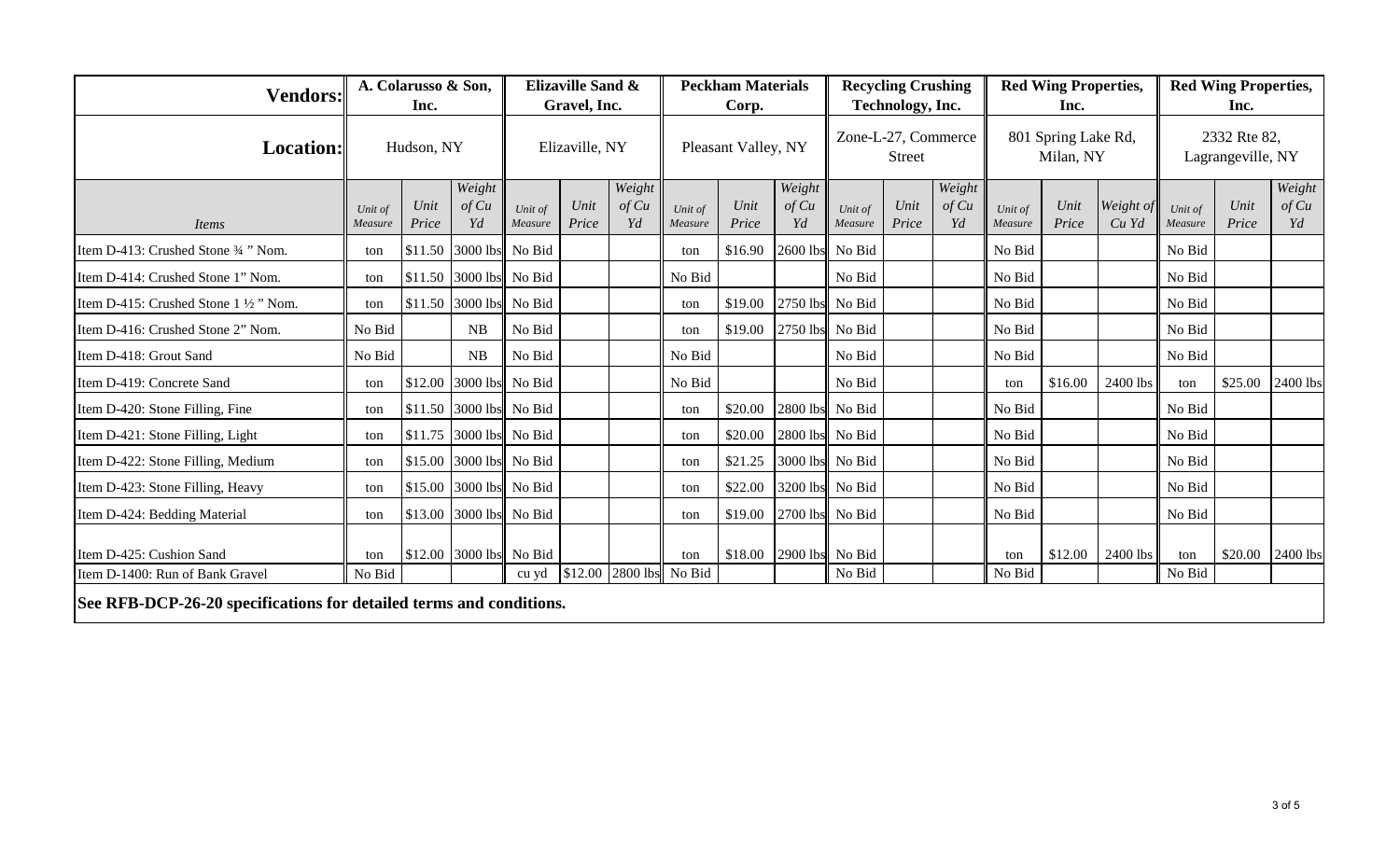## **County of Dutchess Contract #: RFB-DCP-26-20 Title: Natural & Processed Sands & Gravels Crushed Stone Aggregate, Run of Bank Gravel Term: August 1, 2020 to July 31, 2021,**

the contract or unit portion let and awarded by the County, may be extended by mutual agreement of the parties for two (2) additional twelve (12) month terms, with the same terms, conditions and pricing as the original Contract.

| <b>Vendors:</b>                           | Route 82 Sand &<br>Gravel, Inc. |               |                    |                    | <b>Scott Excavating</b> |                       |                            | <b>Thalle Industries, Inc.</b> |                       |                    | Tilcon NY, Inc.                                                         |                       | <b>Wingdale Materials</b><br><b>LLC</b>                                |               |                       |  |
|-------------------------------------------|---------------------------------|---------------|--------------------|--------------------|-------------------------|-----------------------|----------------------------|--------------------------------|-----------------------|--------------------|-------------------------------------------------------------------------|-----------------------|------------------------------------------------------------------------|---------------|-----------------------|--|
| <b>Location:</b>                          | Zone WS-17, Canoe Hill<br>Road  |               |                    | Unionvale, NY      |                         |                       |                            | 172 Rte 9, Fishkill, NY        |                       |                    | <b>Clinton Point Quarry</b><br>461 Sheafe Road,<br>Wappingers Falls, NY |                       | <b>Wingdale Materials</b><br>3206 Pleasant Ridge<br>Road, Wingdale, NY |               |                       |  |
| <i>Items</i>                              | Unit of<br>Measure              | Unit<br>Price | Weight of<br>Cu Yd | Unit of<br>Measure | Unit<br>Price           | Weight<br>of Cu<br>Yd | Unit of<br>Measure         | Unit<br>Price                  | Weight<br>of Cu<br>Yd | Unit of<br>Measure | Unit<br>Price                                                           | Weight<br>of Cu<br>Yd | Unit of<br>Measure                                                     | Unit<br>Price | Weight<br>of Cu<br>Yd |  |
| Item D-400: Subbase                       | ton                             | \$16.00       |                    | cu yd              | \$15.00                 | 2950 lbs              | ton                        | \$15.00                        |                       | US ton             | \$14.00                                                                 |                       | ton                                                                    | \$13.50       |                       |  |
| Item D-400R:<br>Recycled Subbase Material | No Bid                          |               |                    | No Bid             |                         |                       | asphalt sub<br>base<br>ton | \$10.00                        |                       | No Bid             |                                                                         |                       | No Bid                                                                 |               |                       |  |
| Item D-401: Mortar (Mason) Sand           | ton                             | \$30.00       |                    | cu yd              | \$15.00                 | 2400 lbs              | No Bid                     |                                |                       | No Bid             |                                                                         |                       | No Bid                                                                 |               |                       |  |
| Item D-402: Screened Gravel 1/4"          | ton                             | \$16.00       |                    | No Bid             |                         |                       | No Bid                     |                                |                       | No Bid             |                                                                         |                       | No Bid                                                                 |               |                       |  |
| Item D-403: Screened Gravel 1/2"          | ton                             | \$17.75       |                    | cu yd              | \$16.00                 | 2700 lbs              | No Bid                     |                                |                       | No Bid             |                                                                         |                       | No Bid                                                                 |               |                       |  |
| Item D-404: Screened Gravel 1"            | ton                             | \$18.25       |                    | No Bid             |                         |                       | No Bid                     |                                |                       | No Bid             |                                                                         |                       | No Bid                                                                 |               |                       |  |
| Item D-405: Screened Gravel 1 1/2"        | ton                             | \$18.25       |                    | cu yd              | \$15.00                 | 2850 lbs              | No Bid                     |                                |                       | No Bid             |                                                                         |                       | No Bid                                                                 |               |                       |  |
| Item D-406: Screenings                    | No Bid                          |               |                    | No Bid             |                         |                       | ton                        | \$15.00                        |                       | US ton             | \$16.00                                                                 |                       | No Bid                                                                 |               |                       |  |
| Item D-407: Cobble Stones                 | No Bid                          |               |                    | cu yd              | \$15.00                 | 2750 lbs              | No Bid                     |                                |                       | No Bid             |                                                                         |                       | No Bid                                                                 |               |                       |  |
| Item D-408: Screened Topsoil              | No Bid                          |               |                    | cu yd              | \$25.00                 |                       | 2300 lbs No Bid            |                                |                       | No Bid             |                                                                         |                       | No Bid                                                                 |               |                       |  |
| Item D-410X: Crushed Stone 1/4" Nom.      | No Bid                          |               |                    | No Bid             |                         |                       | ton                        | \$23.00                        |                       | No Bid             |                                                                         |                       | ton                                                                    | \$21.00       | 2450 lbs              |  |
| Item D-411X: Crushed Stone 3/8" Nom.      | No Bid                          |               |                    | No Bid             |                         |                       | ton                        | \$23.00                        |                       | No Bid             |                                                                         |                       | ton                                                                    | \$20.75       | 2500 lbs              |  |
| Item D-412: Crushed Stone 1/2" Nom.       | No Bid                          |               |                    | No Bid             |                         |                       | ton                        | \$22.00                        |                       | US ton             | \$18.00                                                                 |                       | ton                                                                    | \$18.50       | 2500 lbs              |  |